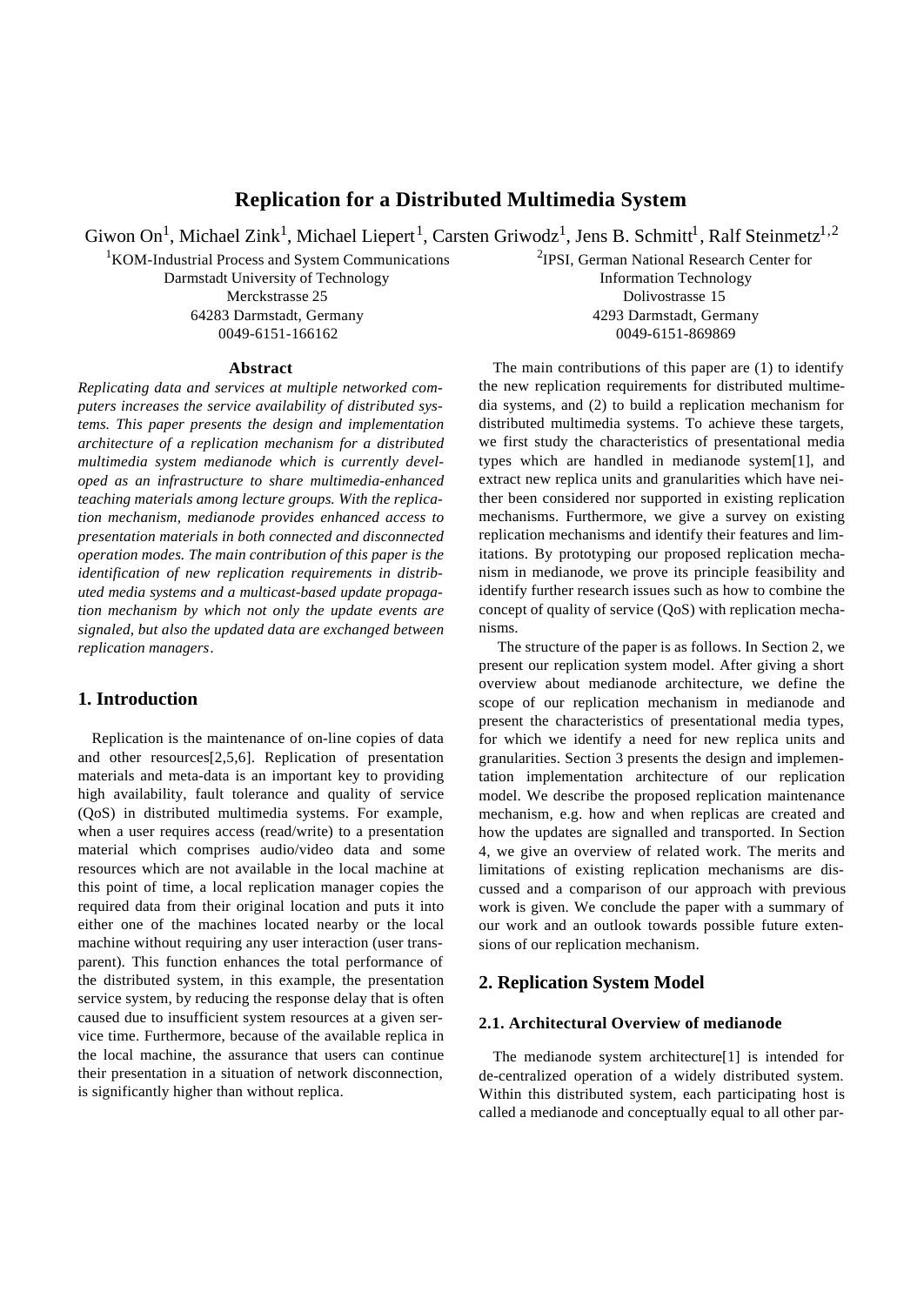ticipating nodes, i.e. a medianode is not considered a client or a server. Client or server tasks are taken on by medianodes in the system depending on the their resources and software modules.

The central element of a medianode is called its core. The core performs two primary tasks: (a) it dynamically loads code which implements the medianode's operations and instantiates objects; (b) the core implements the routing of requests between medianode's components (called bows) that are instantiated in a medianode.

Each dynamically loaded module implements a child class of medianode's root class, the bow class. Some bows implement basic operations that are necessary for the start of a medianode; these are not loaded dynamically but statically linked to the medianode binary and well known to the core. The bow class has three abstract subclasses which structure the operations of medianode in general. These subclasses are called Access Bow, Storage Bow and Verifier Bow.

Objects of the class Access Bow implement the visible activity of a medianode: e.g. an HTTP access bow implements means of requesting content from the medianode via the HTTP protocol, a Telnet access bow allows a user to connect to a medianode using the telnet application for basic information and management tasks. Storage Bows implement the functionality of distributed file systems and distributed databases. In medianode, such storage bows are always capable of operating in disconnected operation modes, i.e. they implement all functionality locally, keep all relevant data locally, and are able to react to requests to unreachable data. Verifier Bows are intended to check the availability and accessibility of data and services that have been requested by access bows or storage bows.

### **2.2. Scope of our Replication System**

By analysing the service requirements distributed multimedia systems for the example of medianode, we identified a number of issues that the design of our replication system need to address:

- **High availability:** The replication system in medianode should enable data/service access in both connected and disconnected operation modes. Users can keep multiple copies of their files on different medianodes that are distributed geographically accross several universities in the state of Hessen.
- **Consistency:** Concurrent updates and system failures can lead to replicas not being consistent any more, i.e. stale state. The replication system should offer mechanisms for both resolving conflicts and keeping consistency between multiple replicas and their updates.
- **Location and access transparency:** Users do not need to know where presentation resources are physically located and how these resources are accessed.
- **Cost efficient update transport:** Due to the limitation of system and network resources, the replication system should use multicast-based transport mechanism for exchanging updates to reduce resource utilization.
- **QoS support:** The specific characteristics of presentational data, especially of multimedia data should be supported by the proposed replication mechanism.

In medianode, we mainly focus on the replication service for accessing data in terms of 'inter-medianode', i.e. between medianodes, by providing replica maintenance in each medianode. Consequently, a replication manager can be implemented as one or a set of medianode's bow instances in each medianode. The replication managers communicate among each other to exchange update information through the whole medianodes. A replication service within a medianode, i.e., 'intra-medianode', is not considered for the first stage of our implementation. However, the replication concept in this paper is straightforwardly applicable to the replication service for intramedianode scope.

### **2.3. Concept of Logically Centralized Database**

For a technical realization of our proposed replication system, we use the concept of a so-called "logically centralized database (LCDB)" which especially enables the transparent access to presentation materials. Similar to the concept of location-independent identifiers in distributed database system[3], LCDB enables a mapping between logical and physical resources. So users do not need to know where presentation resources are located physically and how they are accessed. Requests from users, either for reading or writing any presentation materials, are first sent to the Access Bow of the local medianode that runs on the user's local machine. After successful check of the accessibility of the user and the availability of the requested resources, the corresponding storage bows send the target data to the users. Figure 1 illustrates the interface point, the bows building the LCDB and the interactions between the bows. Some additional remarks on LCDB are in order:

- According to the data types, all of the presentation contents and their meta-data are stored in corresponding storage bows.
- The 'front-end' of the storage bow API provides unique interface functions, independent of the data types: this is similar to the VFS (virtual file system) interface in UNIX systems.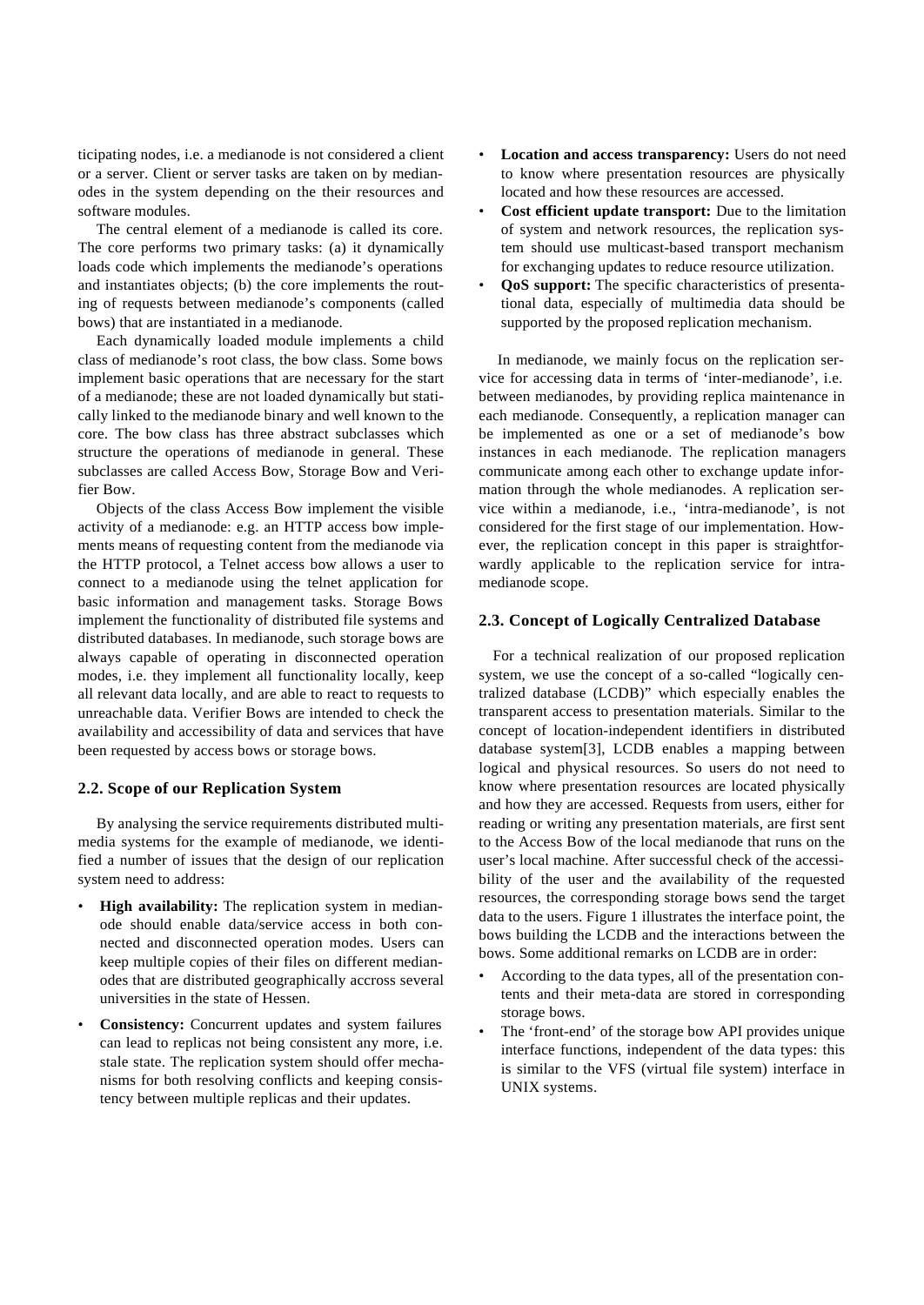

- Replication has to be supported for most storage bows, although the number of replicas and the update frequency may differ between the individual bows.
- For the update propagation between replication managers, a multicast RPC (remote procedure call) communication mechanism is used.

### **2.4. Different Types of Presentation Data**

Data organization comprises the storage of content data as well as meta information about this content data in a structured way. The typical data types which can be identified in medianode are the following:

Presentation contents: this type of data comprises text, image, audio/video files and can be stored in file systems which should handle automatic data distribution and access, and also support the multimedia characteristics of this content type.

- Presentation description data, e.g. XML files.
- Meta-data of user, system, domain, and organization information. User's title, group, system platform, and university are examples for this meta-data category.
- Meta-data of system resource usage information such as memory usage, number of threads running within medianode process, number of loaded bows.
- Meta-data of user session and token information.

Table 1 shows an overview of these data types with their characteristics.

### **2.5. Classification of Target Replicas**

As argued in subsection 2.2, the main goal of replication is to increase the high availability of medianode's services and to decrease the response time for accesses to data located on other medianodes. To meet this goal, data which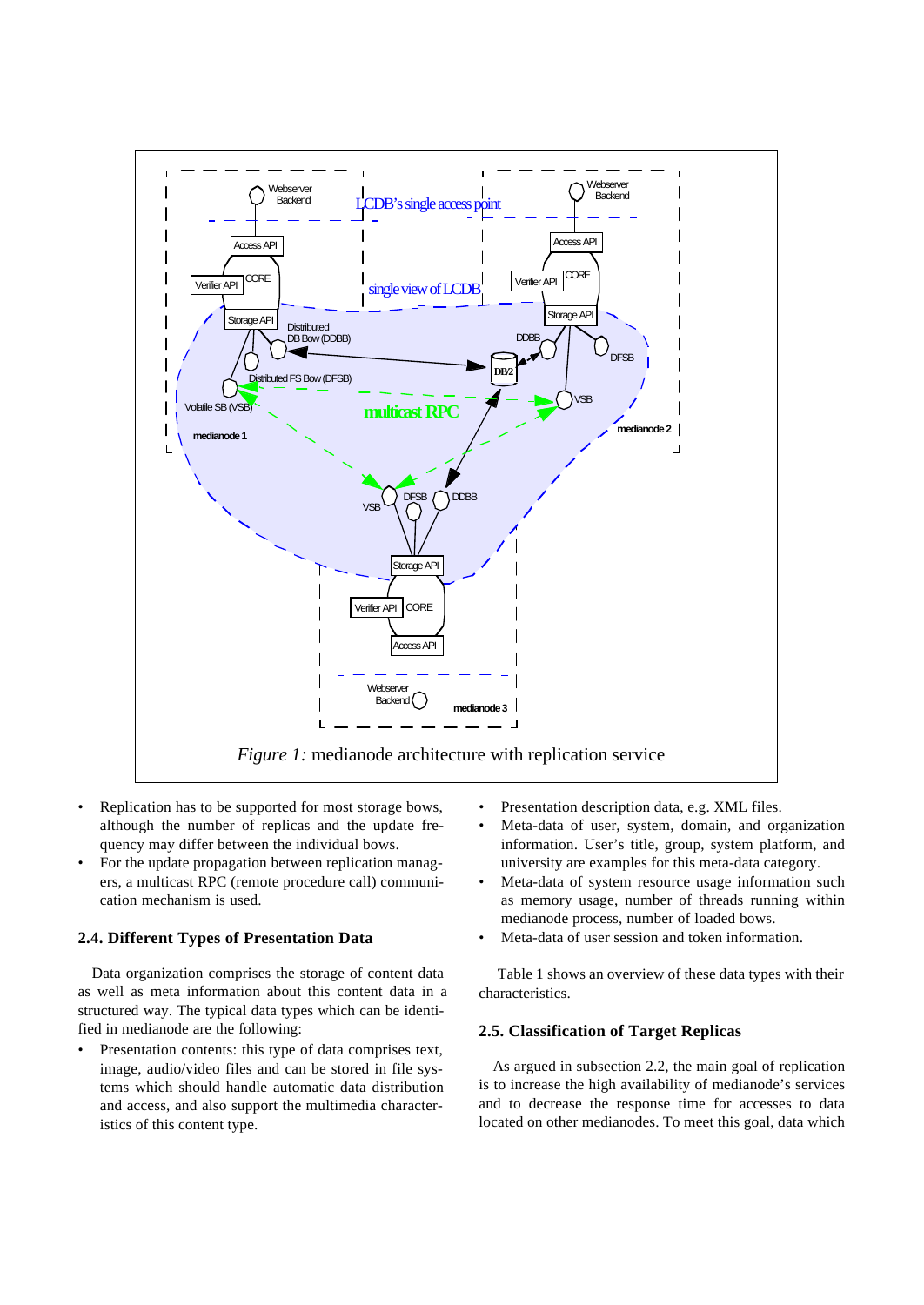| target data                 | availability<br>requirement | consistency<br>requirement | persistency | update<br>frequency | data size         | QoS<br>playback | global<br>interest |
|-----------------------------|-----------------------------|----------------------------|-------------|---------------------|-------------------|-----------------|--------------------|
| presentation<br>description | high                        | middle                     | yes         | low                 | small<br>(middle) | not required    | yes                |
| organizational<br>data      | high                        | high                       | yes         | low                 | small             | not required    | yes                |
| file/data<br>description    | high                        | middle                     | yes         | middle              | small             | not required    | yes                |
| multimedia<br>resources     | high                        | middle                     | yes         | middle              | large             | required        | yes                |
| system<br>resources         | middle<br>(low)             | middle                     | no          | high                | small             | not required    | not strong         |
| user session/<br>token      | high                        | high                       | no          | high                | small             | not required    | no                 |

TABLE 1 Data categories and their characteristics in medianode

is characterized by a high availability requirement (see Table 1) should be replicated among the running medianodes. We classify different types of target replicas according to their granularity (data size), requirement of QoS support, update frequency and whether their data type is 'persistent' or not ('volatile'). Indeed, there are three classes of replicas in medianode:

- Metareplicas (replicated metadata objects) that are persistent and of small size. An example would be a list medianodes (sites) which currently contain an up-todate copy of a certain file. This list itself is replicated to increase its availability and improve performance. A metareplica is a replica of this list.
- Softreplicas which are non-persistent and of small size. This kind of replicas can be used for reducing the number of messages exchanged between the local and remote medianodes, and thereby reducing the total service response time. I.e., if a local medianode knows about the available local system resources, then the local replication manager can copy the desired data into the local storage bow, and the service that is requested from users which requires exactly the data can be processed in a shorter response time. Information about the available system resource, user session and the validity of user tokens are replicas of this type.
- Truereplicas which are persistent and of large size. Content files of any media type, which also may be parts of presentation files are Truereplicas. Truereplicas are the only replica type from the three types, to which the end users have access for direct manipulation (updating). On the other side, these are also the only

replica type which requires the support of really high availability and QoS provision.

All replicas which are created and maintained by our replication system are an identical copy of original media. Replicas with errors (non-identical copy) are not allowed to be created. Furthermore, we do not support any replication service for function calls, and elementary data types.

## **3. Design and Implementation Architecture**

### **3.1. The Replication Mechanism**

Basically, our replication system does not assume a client-server replication model, because there are no fixed clients and servers in the medianode architecture; every medianode may be client or server depending on its current operations. Peer-to-peer model with the following features is used for our replication system:

(a) Every replica manager keeps track of a local file table including replica information.

(b) Information whether and how many replicas are created is contained in the every file table. I.e. each local replica manager keeps track of which remote replica managers (medianode) are caching which replicas.

(c) Any access to the local replica for reading is allowed, and guaranteed that the local cached replica is valid until notified otherwise.

(d) If any update happens, the corresponding replica manager sends a multicast-based update signal to the replica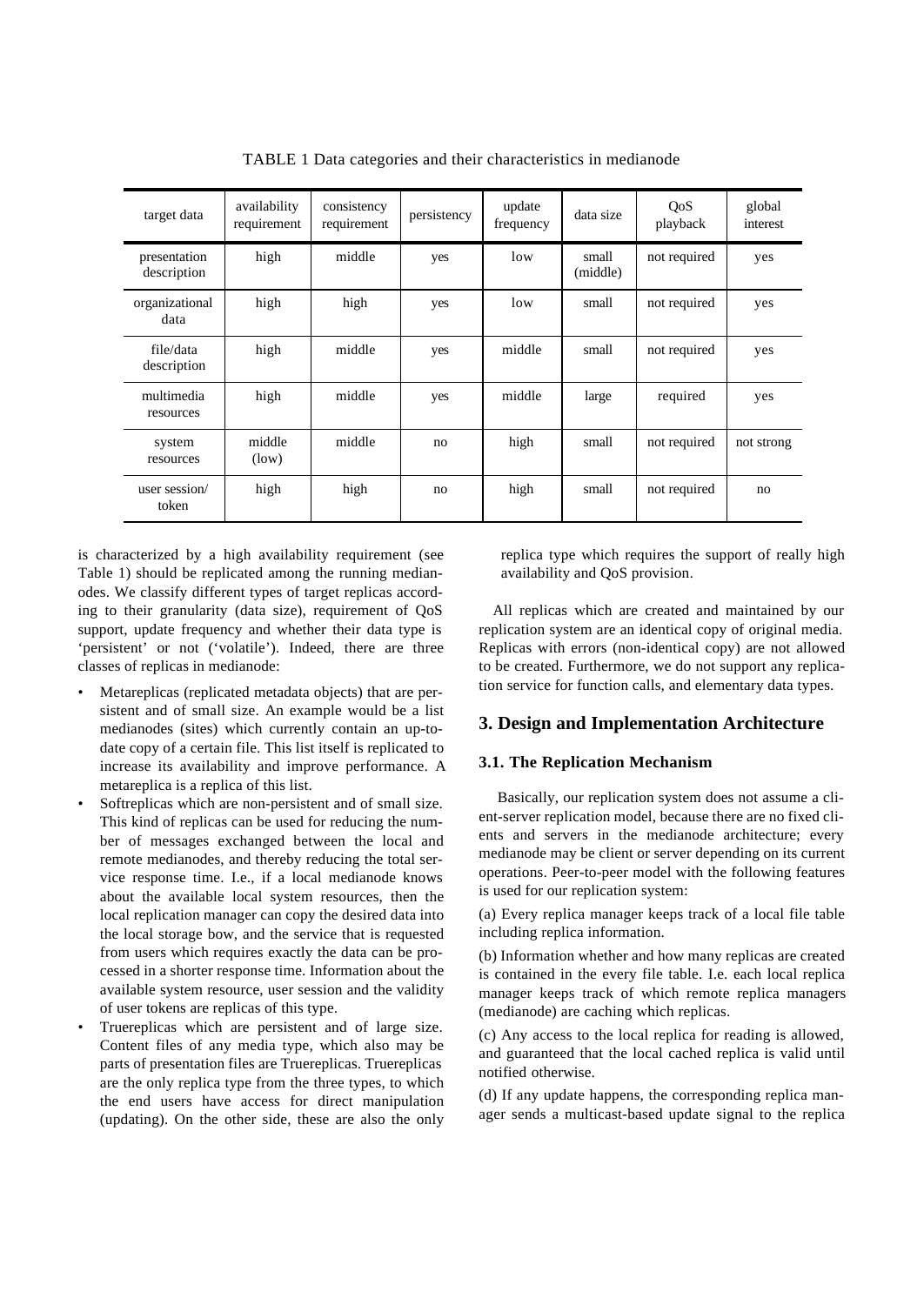managers which have the replica of the updated replica and therefore members of the multicast group.

(e) To prevent excessive usage of multicast addresses, the multicast IP addresses through which the replica managers communicate can be organized in small replica sub-groups. Examples for such sub-groups are file directories or a set of presentations about a same lecture topic.

#### **3.2. Update Distribution & Transport Mechanism**

The update distribution mechanisms in medianode differs between the three replica types and their managers. This is due to the fact that the three replica types have different levels of requirements on and characteristics of high availability, update frequency and consistency. Experience from [4] and [5] also shows that differentiating update distribution strategies makes sense for web and other distributed documents.

The medianode's replication system offers unique interface to the individual update signalling and transport protocols which are selectively and dynamically loaded and unloaded from the replica transport manager that is implemented as an instance of medianode's access bow. The possible update transport and signalling protocols are:

- RPC protocol [2] as a simple update distribution protocol. This mechanism is mainly used at the first step of our simple and fast implementation.
- A multicast based RPC communication mechanism. In this case, the updates are propagated via multicast other replica managers which are members of the multicast group. RPC2 [6,9] is used for the first implementation. RPC2 offers the transmission of large files, such as the updated AV content files or diff-files, by using the Side Effect Descriptor. But, the RPC2 with Side Effect Descriptor does not guarantee any reliable transport of updates.
- LC-RTP based reliable multicast protocol[10]: It is originally developed as an extension of RTP protocol to support the reliable video streaming within the medianode project. We adopt LC-RTP and check the usability of the protocol, depending on the degree of reliability required for the individual groups of replicas.

### **3.3. Approaches for Resolving Update Conflicts**

The possible conflicts that could appear during the shared use of presentational data and files are either (a) update conflict when two or more replicas of an existing file are concurrently updated, (b) naming conflict when two (or more) different files are given concurrently the same name, and (c) update/delete conflict that occur when one replica of a file is updated while another is deleted. In most existing replication systems, the conflict resolving problem for update conflicts was treated as a minor problem. It was argued that most files do not get any conflicting updates, with the reason that only one person tends to update them[8]. Depending on the used replication model and policy, there are different approaches to resolving update conflicts, of which our replication system uses the following strategies [2,6, 11, 13, 15]:

- Swapping to exchange the local peer's update with other peer's updates;
- Dominating to ignore the updates of other peers and to keep the local tentative update as a final update;
- Merging to integrate two or more updates and build one new update table;

#### **3.4. Implementation Status**

We have implemented a prototype of the proposed replication system model for Linux platform (Suse 7.0, Redhat 6.2). Implemented are the media (file) and its replica manager, update transport manager, replica service APIs which are Unix-like file operation functions such as open, create, read, write, close, and a Volatile storage bow which maintains user's session and token information. [15] gives a technically detailed description of our implementation.

## **4. Related Works**

Several approaches to replication have already been proposed. The apporaches differ for distributed file systems than those for Internet-based distributed web servers and those for transaction-based distributed DBMS. Wellknown replication systems in distributed file systems are Coda[6] and Roam[11] which keep the file service semantics of Unix. Therefore, they make easy to develop applications based on them. They are based on either client-server model or peer-to-peer model and use often optimistic replication which can hide the effects of network latencies. Their replication unit are mostly file system volumn which lead to a large size and relatively a low number of replicas.

There are some optimization works for these examples in terms of update protocol and replica unit. To keep the delay small and therefore maintain the sense of real-time interaction, it was desirable to use the unreliable transport protocol such as UDP. In the earlier phases, many approaches have used the unicast-based data exchanges by which the replication managers communicated with each other via 'one-to-one'. This has caused large delays and made the real-time interaction impossible. To overcome this problem, the multicast-based communication is used in some recent cases [8,9,12]. In the case Coda, the RPC2 protocol is used for multicast-based update exchange, which offers with Side Effect Descriptor the transmission of large files by using the Side Effect Descriptor.